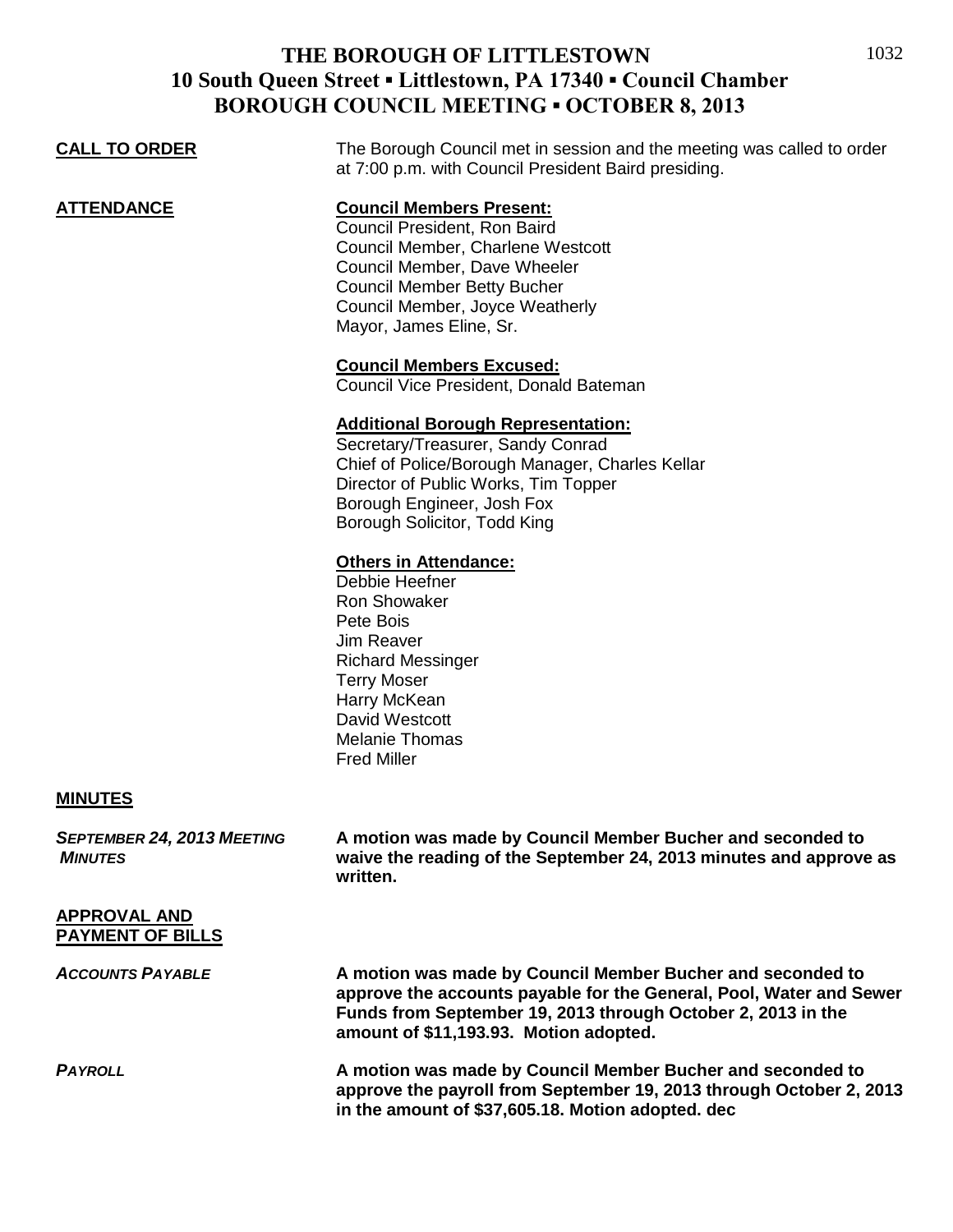## **THE BOROUGH OF LITTLESTOWN 10 South Queen Street ▪ Littlestown, PA 17340 ▪ Council Chamber BOROUGH COUNCIL MEETING ▪ OCTOBER 8, 2013**

#### **NEW BUSINESS**

| <b>SALE OF PROPERTY LOCATED</b><br><b>AT COLONIAL COURT</b>   | A motion was made by Council Member Westcott and seconded to<br>direct the Borough Manager to proceed with all necessary steps to<br>prepare the property located on Colonial Court for bid. Motion<br>adopted.                                                                                       |
|---------------------------------------------------------------|-------------------------------------------------------------------------------------------------------------------------------------------------------------------------------------------------------------------------------------------------------------------------------------------------------|
| <b>SALE OF PROPERTY LOCATED</b><br><b>AT BALTIMORE PIKE</b>   | A motion was made by Council Member Westcott and seconded to<br>direct the Borough Manager to proceed with all necessary steps to<br>prepare the property located on Baltimore Pike for bid. Motion<br>adopted.                                                                                       |
| <b>WATER/SEWER</b><br><b>PAYMENT PLAN</b>                     | A motion was made by Council Member Westcott and seconded to<br>approve a water/sewer payment plan that will eliminate penalty and<br>interest as long as the guidelines of the plan are followed and to<br>make the payment plan effective with the October 2013 billing.<br>Motion adopted.         |
| <b>DUST ISSUE ON OCKER AVE</b>                                | There was no action necessary to be taken by Council. The Borough<br>Manager will look into the dust issue and try to rectify the problem by<br>laying down mill chips on the road.                                                                                                                   |
| <b>ASPHALT WORKS</b><br><b>WEST KING STREET ROAD REPAIR</b>   | A motion was made by Council Member Westcott and seconded to<br>approve the lowest quote to Asphalt Works in the amount of<br>\$4,480.00 to repair a section of roadway on West King Street. Motion<br>adopted.                                                                                       |
| UNFINISHED BUSINESS                                           |                                                                                                                                                                                                                                                                                                       |
| <b>LAMAR ADVERTISING</b>                                      | The Borough Manager reported that he is still investigating other avenues.                                                                                                                                                                                                                            |
| <b>REPORTS</b>                                                | Reports were given by the Mayor, Chief of Police/Borough Manager,<br>Director of Public Works and Borough Solicitor.                                                                                                                                                                                  |
| <b>BOROUGH ENGINEER</b>                                       |                                                                                                                                                                                                                                                                                                       |
| <b>LUMBER STREET PHASE II</b><br><b>WORK CHANGE DIRECTIVE</b> | A motion was made by Council Member Westcott and seconded to<br>approve Work Change Directive No. 1 for Lumber Street Phase II<br>Project which results in a reduction of \$3,050. Council President Baird<br>stated that this was a non-agenda item and asked for public comment.<br>Motion adopted. |
| <b>REPORTS OF BOARDS</b>                                      |                                                                                                                                                                                                                                                                                                       |
| <b>PLANNING COMMISSION</b><br><b>45-47 WEST MYRTLE STREET</b> | After review of the comments by the Adams County Planning and<br>Development and the Borough Engineer it was determined that the                                                                                                                                                                      |

subdivision plan submitted for 45-47 West Myrtle Street will require a zoning variance. The Borough Secretary was direct to send a letter and application.